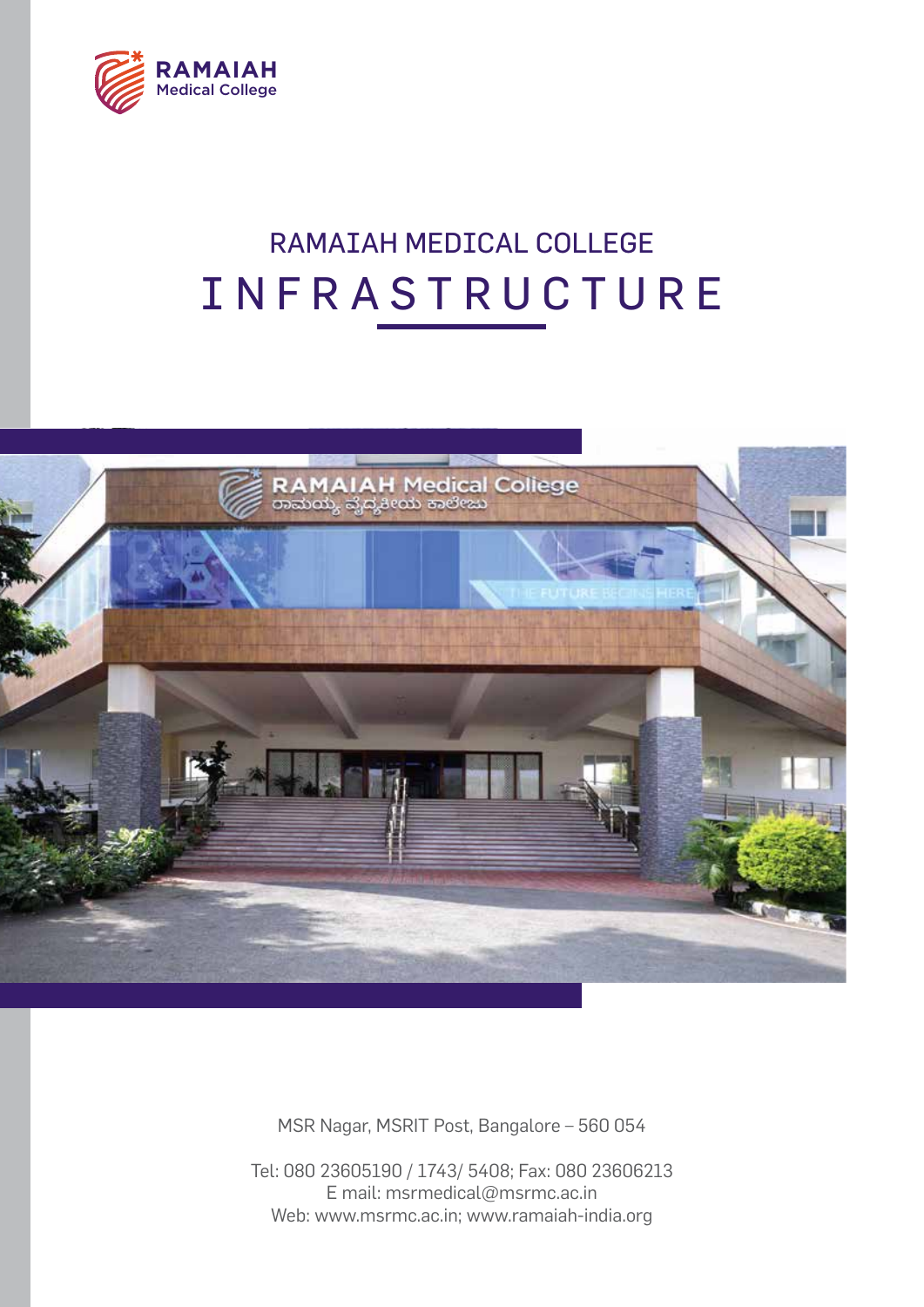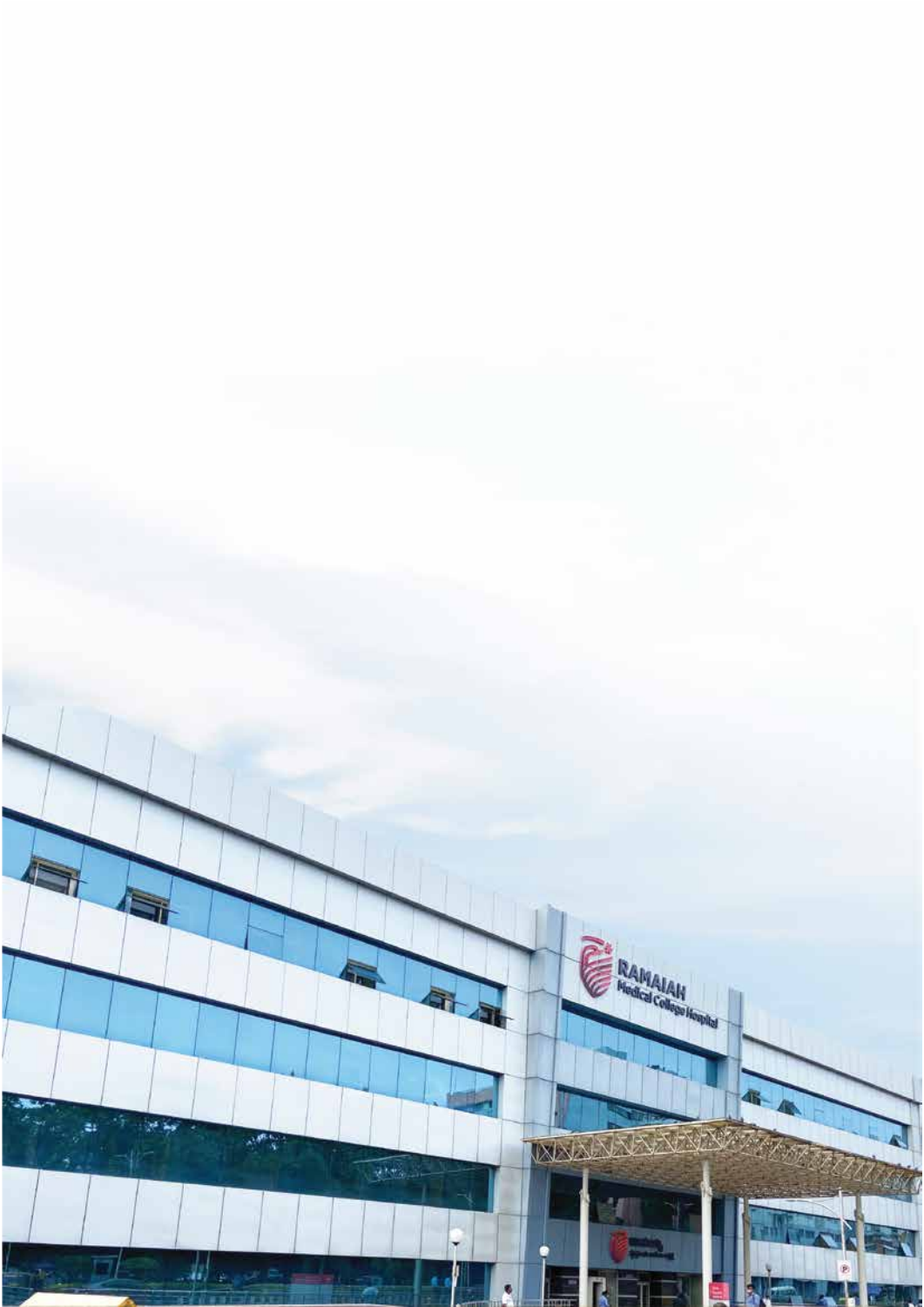# CONTENTS

|                                                             |                                                                                                                         | 1  |
|-------------------------------------------------------------|-------------------------------------------------------------------------------------------------------------------------|----|
|                                                             |                                                                                                                         |    |
|                                                             | 3) Medical College Hospital <b>Engineering College Assembly</b> 2                                                       |    |
|                                                             | 4) Central Research Laboratory <b>[19]</b> Central Research Laboratory <b>[20]</b>                                      |    |
|                                                             | 5) Department of Physiotherapy <b>Engineer Active Strategie 3</b>                                                       |    |
| 6)                                                          | Advanced Learning Centre <b>Election Community</b> 4                                                                    |    |
|                                                             | 7) Ramaiah Memorial Hospital <b>[19]</b> Ramaiah Memorial Hospital <b>[19]</b> A                                        |    |
|                                                             |                                                                                                                         |    |
|                                                             | 9) Technology-enabled learning spaces <b>manual community and the 4</b>                                                 |    |
|                                                             |                                                                                                                         |    |
|                                                             |                                                                                                                         |    |
|                                                             | 12) Infrastructure available for cultural activities <b>manual contract and all all the set of the set of the set o</b> |    |
|                                                             |                                                                                                                         | 10 |
| 14) Ramaiah Medical College Hospital [19] Ramain Medical 22 |                                                                                                                         |    |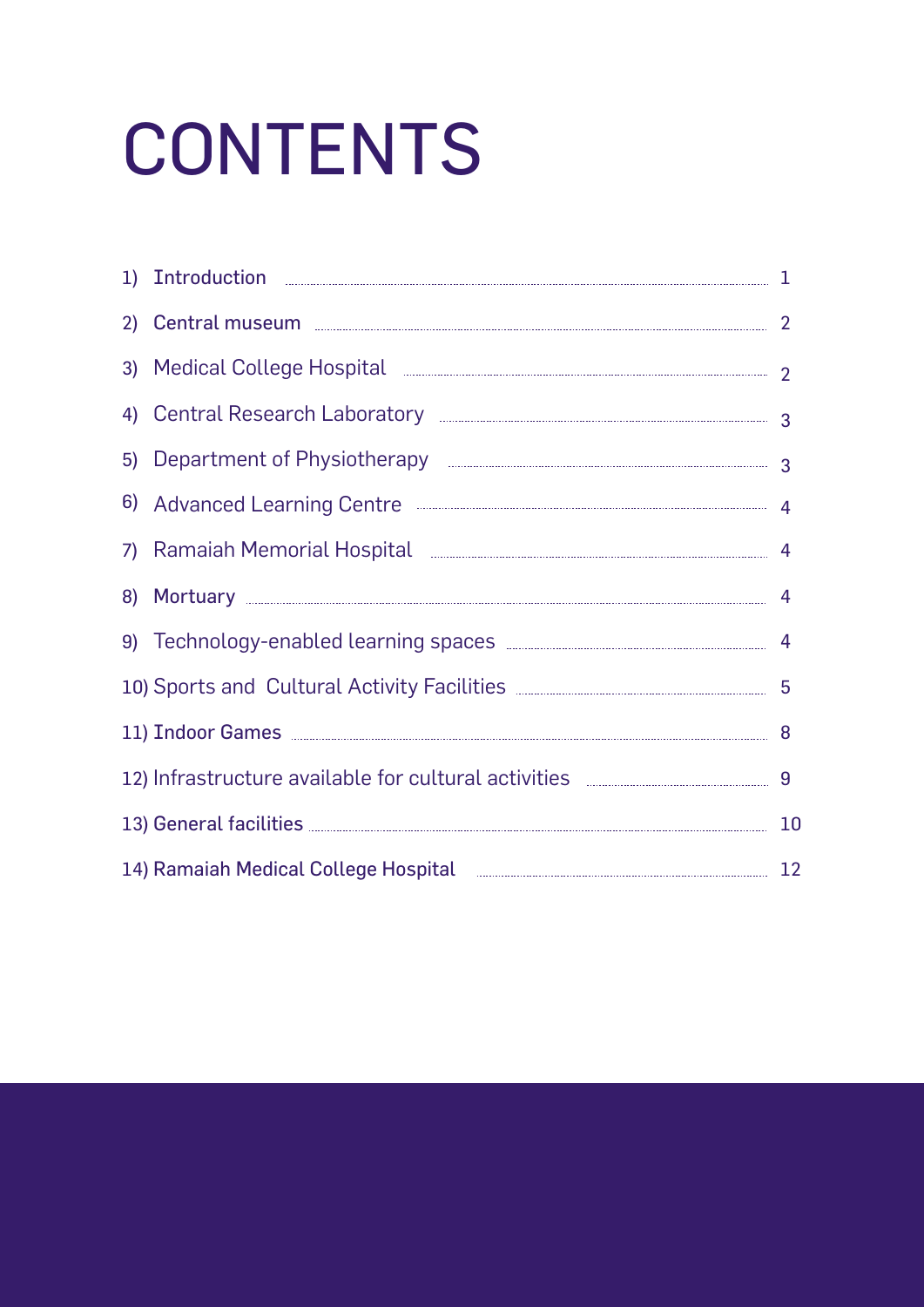### Introduction



M.S Ramaiah Medical College & Hospitals (NABH accredited) is a spacious lush green campus spread across of 61.395 Acres located in Bengaluru. The infrastructure created is over and above the requirements of the Statutory Bodies (Medical Council of India and Indian Association of Physiotherapists) and are spread over 8 building blocks on its campus.

There are 21 Lecture Halls, 27 Laboratories, 58 Seminar halls and 4 Auditoriums on campus equipped with ICT enabled and computing facilities.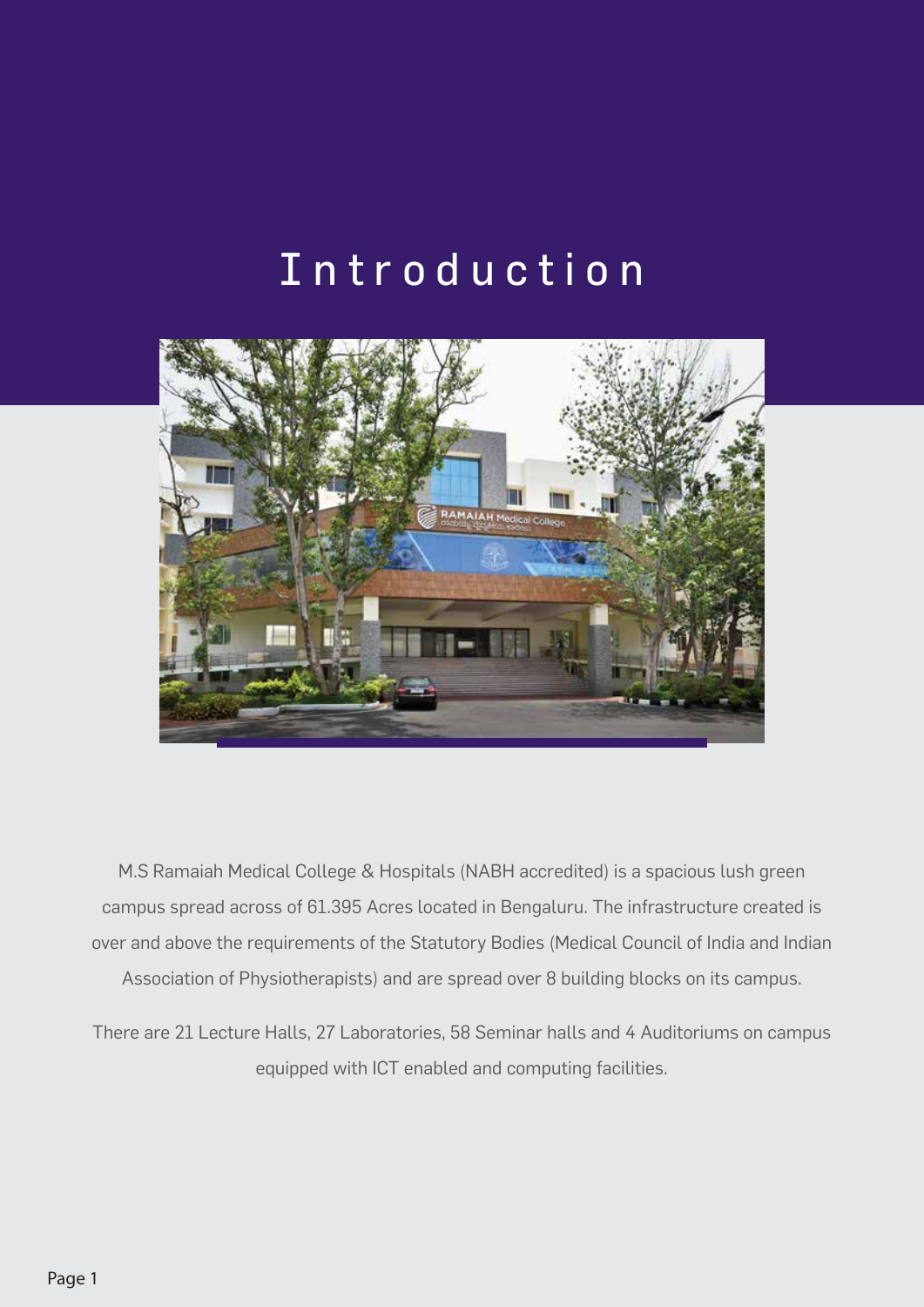

The College is a multistorey building with a built-up area of 32794.77 square meters.

#### **Amenities**

- 7 IT enabled lecture halls
- Board room
- Council Hall
- Auditorium

#### Medical College Hospital



The Medical College Hospital is a five storied building with an area of 41,527.194 sq. meters housing OPD, IPD, Ward, ICU, OTs & other patient care areas.

#### Amenities

- Board room
- **Auditoriums**
- Refreshment cafes





The integrated central museum was started in 2015 and is located on the first floor of the college with departments of Anatomy, Pathology, Microbiology, Pharmacology and Forensic Medicine accommodated in 929.030 sq. met space. A table-top computer with 3D visualization software, screen with LCD projection and 4 electronic screens have been installed. The bay area is used for display during various programs.

#### Specimens

- Anatomy 682
- Pathology 1315
- Pharmacology 350
- Microbiology 337
- Forensic Medicine 512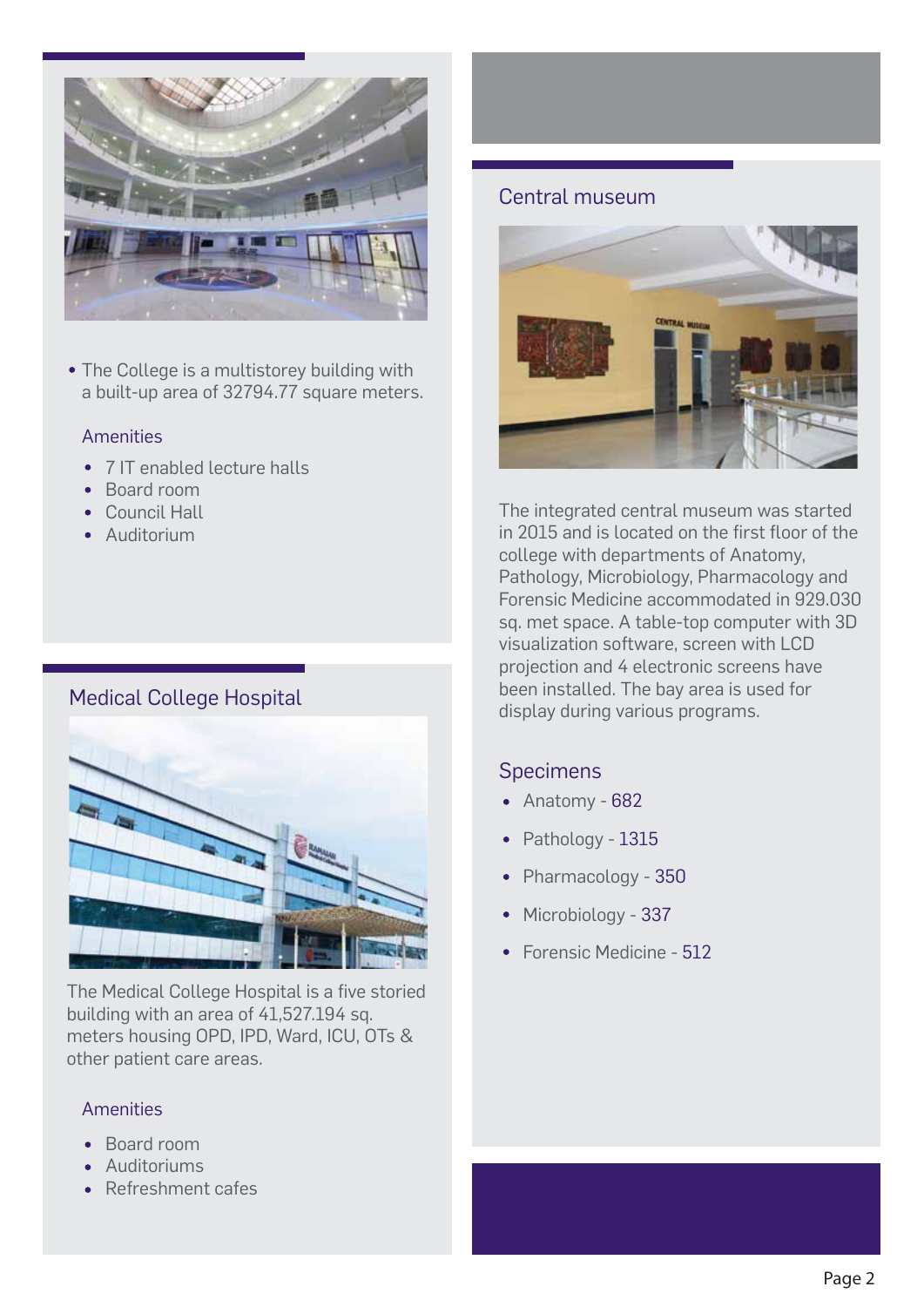#### Central Research Laboratory



Central Research Laboratory is in the first floor of medical college hospital with an area of 650.32 square metres provides a platform to conduct research required to undertake cutting-edge research in biomedical sciences strengthening training beyond academic mandates. A total of 55 research projects have been completed.

- **Cytogenetics**
- Fluorescence in situ hybridisation (FISH)
- PCR
- Immunohistochemistry
- Immunofluorescence
- Basic biochemical analysis facility
- Analytical facility with spectrophotometry and High Performance Liquid Chromatography
- Phytochemicals/ chemical extraction facility.
- Multifunction plate reader (UV-Visible, fluorescence, ELISA, Chemiluminescence) Electrophoresis – serum protein and hemoglobin
- Cell and tissue culture facility
- Deep freezer facility for DNA storage

#### Department of Physiotherapy



The Department of Physiotherapy is on the 3rd floor of the Medical College Hospital with an area of 1.130.53 sq. metres. It is well equipped for teaching learning activities.

A state of art Rehabilitation centre. The center has:

- Isokinetic testing unit.
- Gaitrite.
- CPET Analysis.
- Advanced balance training unit.

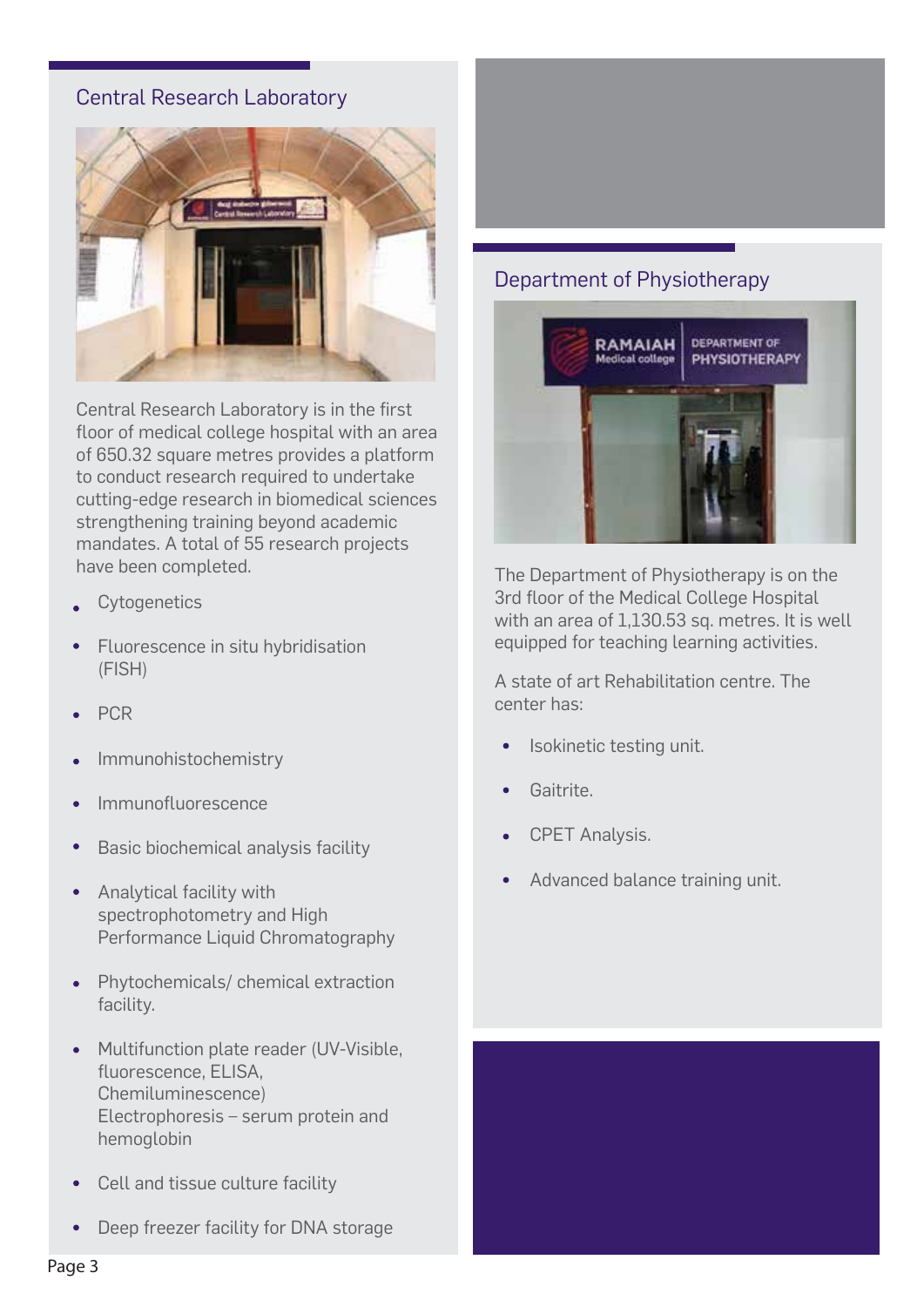#### Advanced Learning Centre



Advanced Learning Centre: spread over 1858.06 sq. meters area houses the skills lab, simulators, Cadaveric Lab. It provides basic and advanced skills training for undergraduate and postgraduate students and practicing doctors.

Mortuary: The mortuary is a 2-storey building, with a total area of 465 sq. meters and is equipped with 2 cold storage cabinets capable of storing 10 dead bodies. The mortuary is well ventilated with requisite inquest rooms for police and a mourner's room. A student gallery is provided with a capacity of 60 students to witness autopsy.

#### Technology-enabled learning spaces



Technology-enabled learning spaces: The campus is Wi-Fi enabled with more than 1 GB internet with 1160 computers available. The Institution uses MS Teams, GEMS and Moodle platforms for teaching learning activities. The classrooms and seminar halls are provided with LCD's and two class rooms with smart boards. A high-tech video conferencing and recording at the Advanced Learning Centre enables web-based education and training. 4 Auditoriums with 200 – 2000 capacity with high-end facilities are available.

#### Ramaiah Memorial Hospital



The Ramaiah Memorial Hospital is a 10 storied building with an area of 54,986.52 sq. meters.

#### Amenities

- Board room
- Auditoriums
- Terrace garden
- Refreshment cafes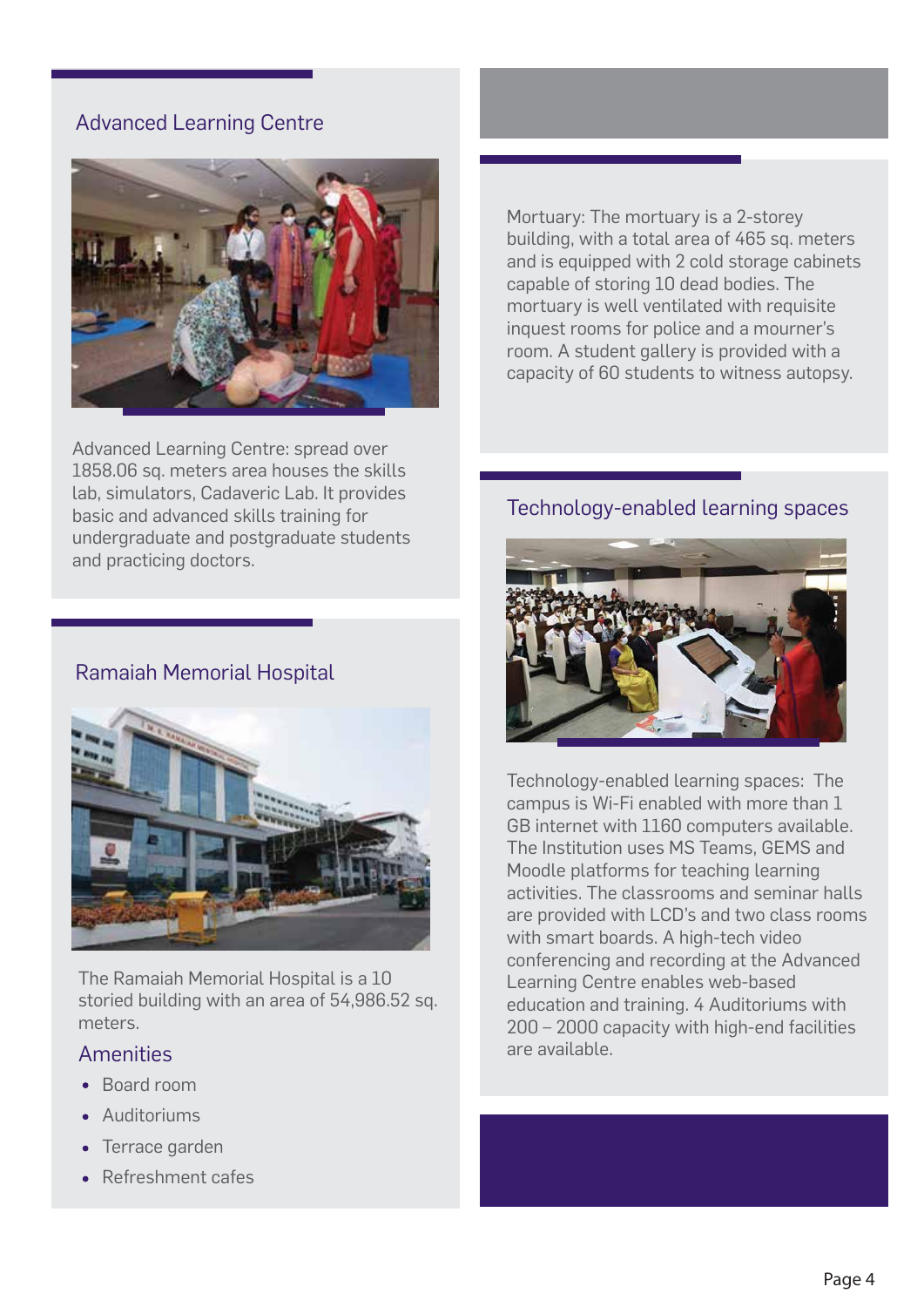### Sports and Cultural Activity Facilities

The Institution has adequate infrastructure for sports, games and cultural activities. Special attention is given for the health and fitness of the students. A dedicated annual budget for Cultural, Sports, Arts and Literary activities is allocated every year. Expenses for the participation, registration, travel, accommodation, jerseys for various college sports teams, costumes for cultural activities and sports equipment are provided by the Institution every year for the students. The students are encouraged to participate in inter collegiate, State level and National Level activities.

**Sports:** RMC has made provision for standard indoor/outdoor sports facilities, multi-gym and fitness centre, with trained instructors, training, and motivating participation by the students. The Institution has a Sports Committee overseen by a faculty. The students select a sports secretary every year. The Committee oversees both indoor and outdoor sports activities for students and staff.

**Indoor:** The Institution has facilities for indoor games like table tennis, basketball, carom board etc. within the campus.

**Outdoor:** Playgrounds are available in the GEF campus for outdoor games like Volleyball, Basketball & Tennis.

Teams are selected and sent to participate in inter-institutional and national-level activities. The Institution has also a ground owned by the Trust within 1 km from the campus, which is used by the students for playing Cricket, Football, Hockey etc.

**Gymnasium:** RMC has provided well-equipped gymnasiums one each for boys and girls.

**Yoga centre:** The Institution has a holistic health centre within the campus and regularly conducts yoga classes for students and interested staff. Yoga Centre is well equipped with charts and facilities for proper conduct of yoga sessions. Under the able guidance of a yoga teacher sessions for patients, faculty members and students are conducted regularly.

**Cultural activities:** The Institution has an active cultural committee headed by a faculty and student council members. The committee meets regularly and plans the calendar of events for cultural activities both within the campus and to participate in the events organised by other colleges. The annual student cultural events are organised with great enthusiasm, pageantry and discipline. The main auditorium serves as the venue for the events. This three-day extravaganza serves as a platform for both students and faculty to display their talents. Felicitations of prize winners in sports and cultural competitions are done in annual social functions.

**The Literary committee:** which has the scope to showcase the talents of students and staff like debates, literary talents, poetry, photography etc.

**The Arts club:** is instituted to garner the talent of various forms of arts and crafts by the students. An Easel for portrait painting has been made available to facilitate use by the students. The art committee creates theme-based décor items, props etc. during the intra- collegiate and inter-collegiate cultural and sports festivals organized by the Institution.

**Recreational facilities** – Four auditoriums are available and are used for cultural activities and other student council activities. Common rooms for girls and boys are in place in the Institution.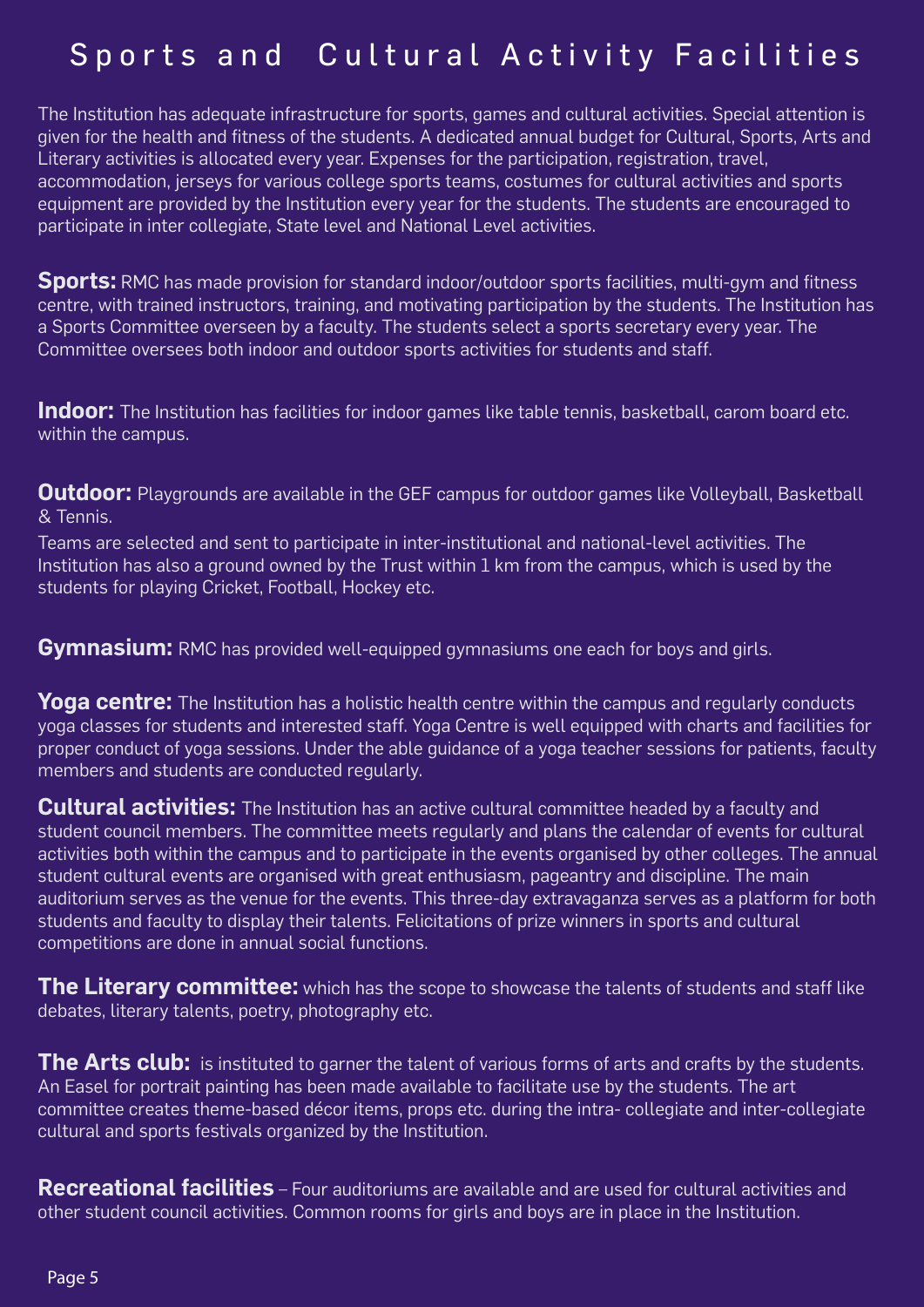### The institution has adequate infrastructure for sports, games, yoga and cultural activities.

#### **SPORTS**

- The institution has facilities for both indoor games and outdoor games.
- The institution has a play ground owned by the GEF Trust with in a distance of 1 km from the campus which is used by the students for playing sports.
- The following sports are played at our institution:

#### **Outdoor Games Indoor Games**

- 1. Basketball Men and Women
- 2. Cricket
- 3. Football
- 4. Tennis Men and Women
- 5. Volleyball Men and Women
- 6. Throw ball Men and Women
- 7. Athletics Men and Women

- 1. Table Tennis Men and Women
- 2. Carom board Men and Women
- 3. Basketball Men and Women
- 4. Badminton Men and Women
- 5. Chess Men and Women

- The institution has a sports committee chaired by a faculty of the rank of professor who was a national level basketball player.
- The students select a sports secretary every year amongst themselves.
- The committee oversees both indoor and outdoor sports activities for the students and staff.
- The institution has appointed a Sports Officer, who is a qualified physical education trainer on a full time basis.
- The Sports Officer regularly draws up a structured training programme for all participants who are participating in various inter-college, university and inter-university competitions/sports.
- He also coordinates and liaises with various colleges/institutions for competitions.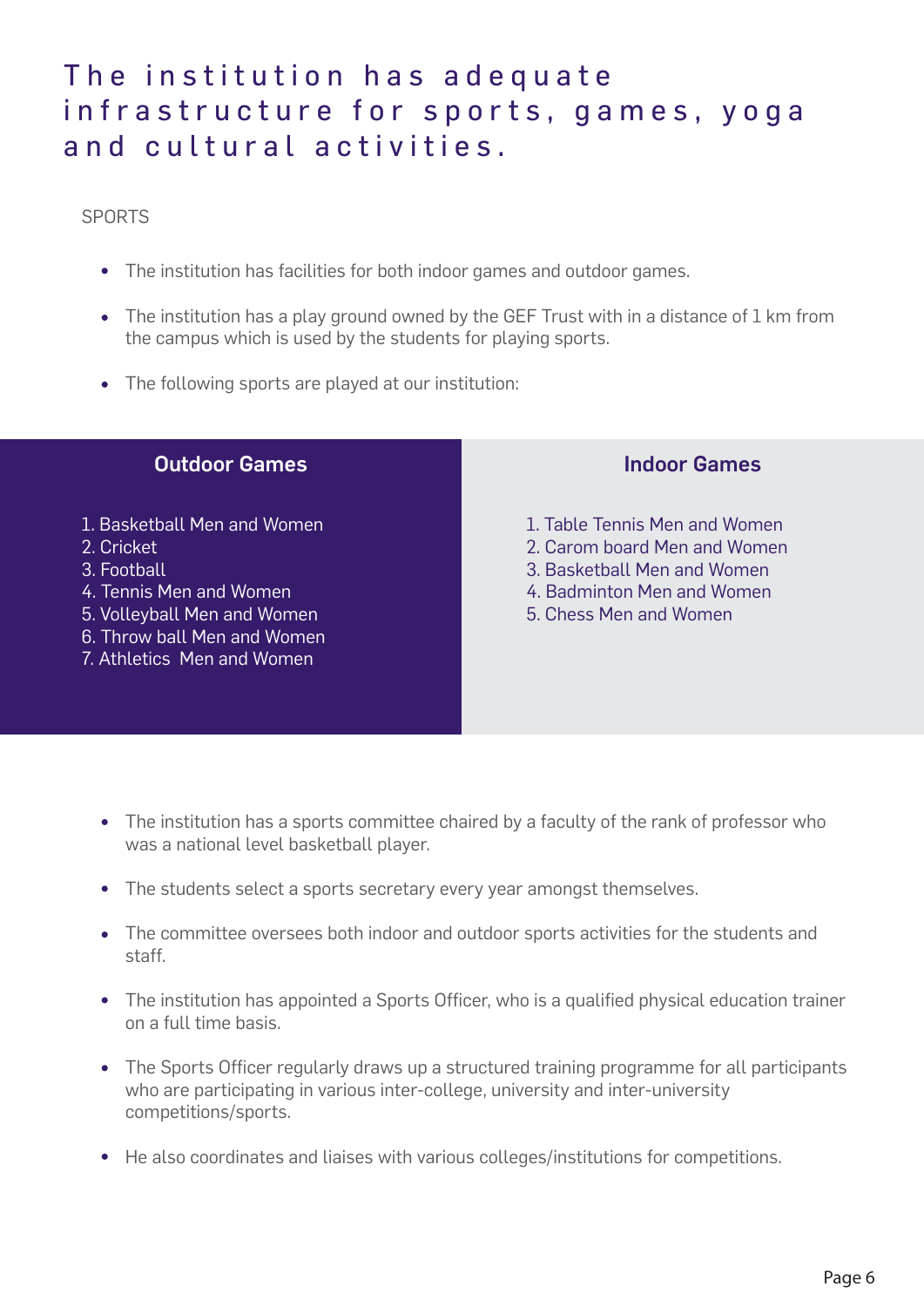#### BASKETBALL COURT



One Basketball Court for Girls and Boys.

Overall dimension is 28 meters ( length) by 15 meters (width) with 5 meters of free area with a capacity to seat 500 individuals.

#### MULTIPURPOSE GROUND

Multipurpose ground with pavilion For Cricket, Football, Volleyball, Throw Ball, Field Hockey and Athletics

Land area: 1,46,470 Square foot

Location: Survey No. 44, Chikkamaranahalli, New BEL Road, Mathikere, Bengaluru-560054



All sides of the sports ground area is surrounded by compound wall of 7feet height.

Pavilion stand has seating arrangement for 1000 students.

1500sq ft soft built up area accommodating toilets ad dressing rooms for students.

Two fully prepared cricket practice nets.

200meters running tracks.

Prepared Football ground.

#### TENNIS COURT



Overall dimension of the court is 23.77 mtrs long and 10.97 mtrs width 21 feet free playing area.

Page 7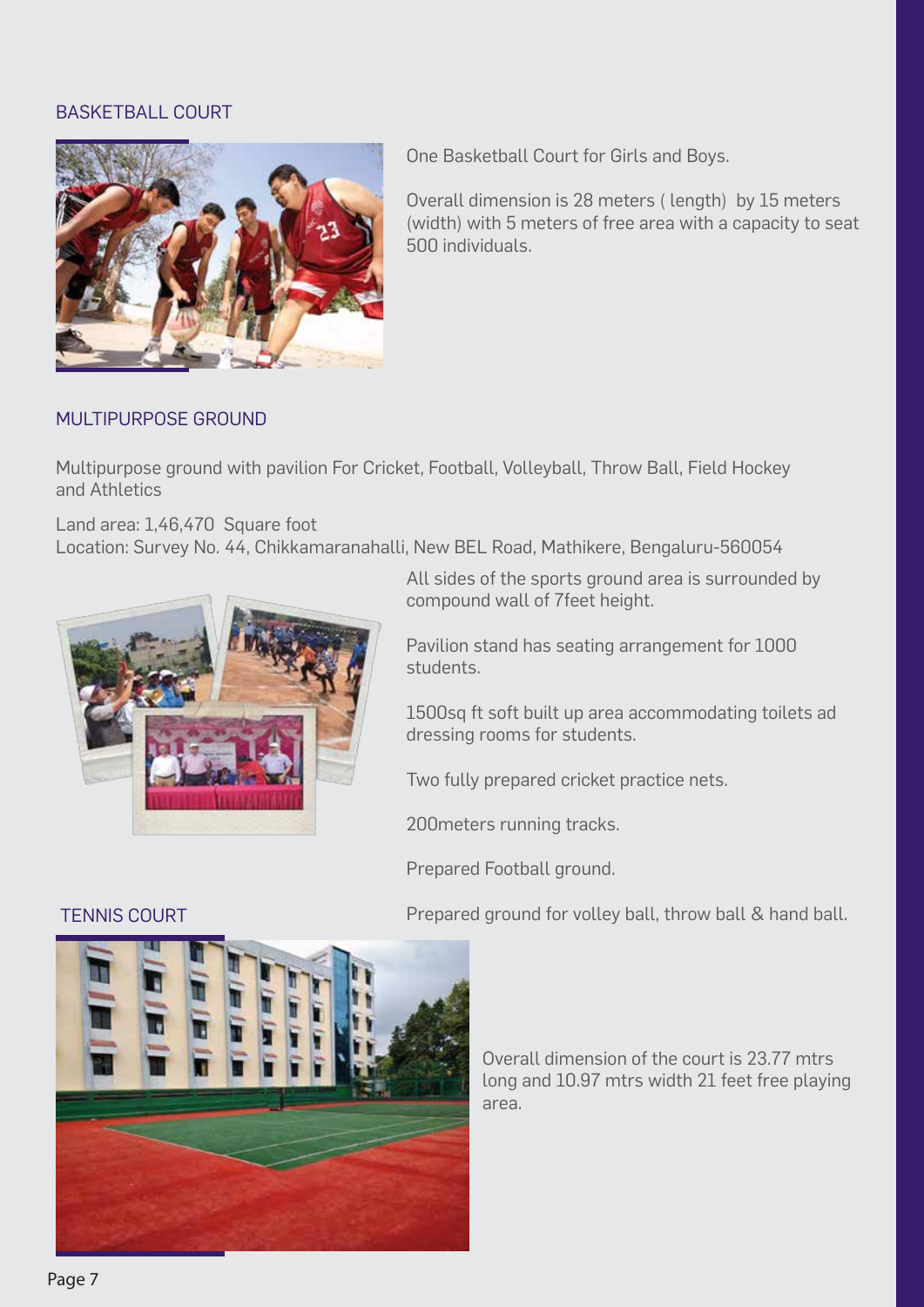# **INDOOR GAMES**

### **CARROM**



10 carom boards for students and faculty to use in their free time



Overall dimension of the court is 20 feet ( width) by 44 feet ( length) with 2.5 meters of free zone area, and about 50 member seating capacity.

### **TABLE TENNIS**



**BADMINTON COURT** Six new table tennis tables with nets for<br> **BADMINTON COURT** Six new table tennis tables with nets for

### **GYMNASIUM**



Gym Location: Nilgiri Hostel Block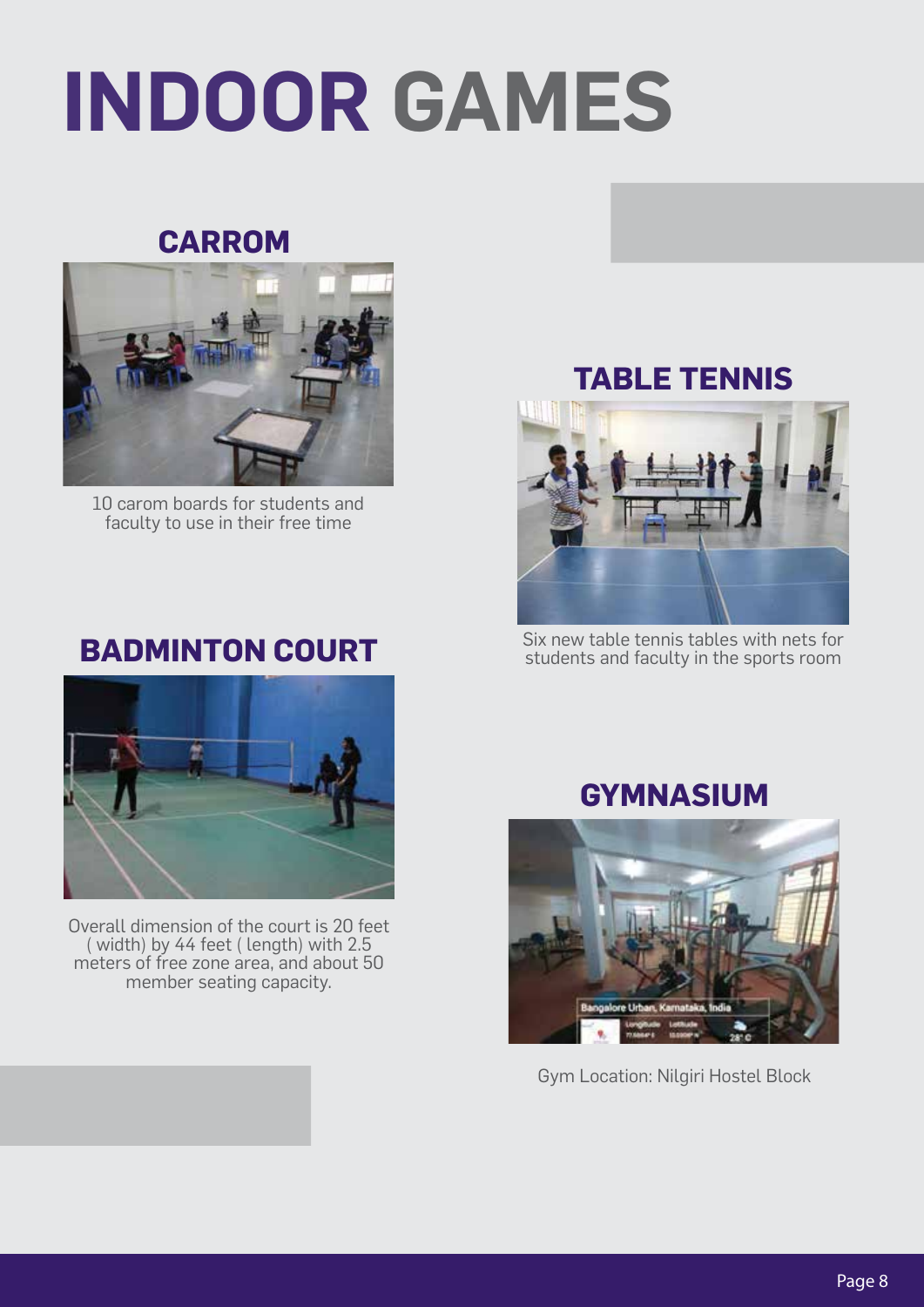### **INFRASTRUCTURE AVAILABLE FOR CULTURAL ACTIVITIES**

### Auditorium 3rd Floor Ramaiah Medical College



A spacious air-conditioned auditorium with a seating capacity of 800 equipped with good architectural & auditorium acoustics, Projection facilities, Mikes. The auditorium facility is used to host inter and intra-collegiate fests, Conferences , Graduation day ceremony and many other cultural and literary events.

### Open Air Theatre

An Open air theatre - Murali Van adjacent to parking area serves as a platform for cultural activities hosted by the GEF institutions.



#### Dwarka Auditorium



Dwarka hall - 1000 seating capacity adjacent to MSRUAS is a facility made available to all GEF institutions to host combined as well as individual events. A combined Kannada Rajyotsava fest was organized on the 29th of November 2019.

Practice area on the 3rd floor adjacent to RMC auditorium & -1 basement of RMC is available for students to practice Dance and other cultural activities. This area is also made available for Yoga sessions conducted by faculty for students.

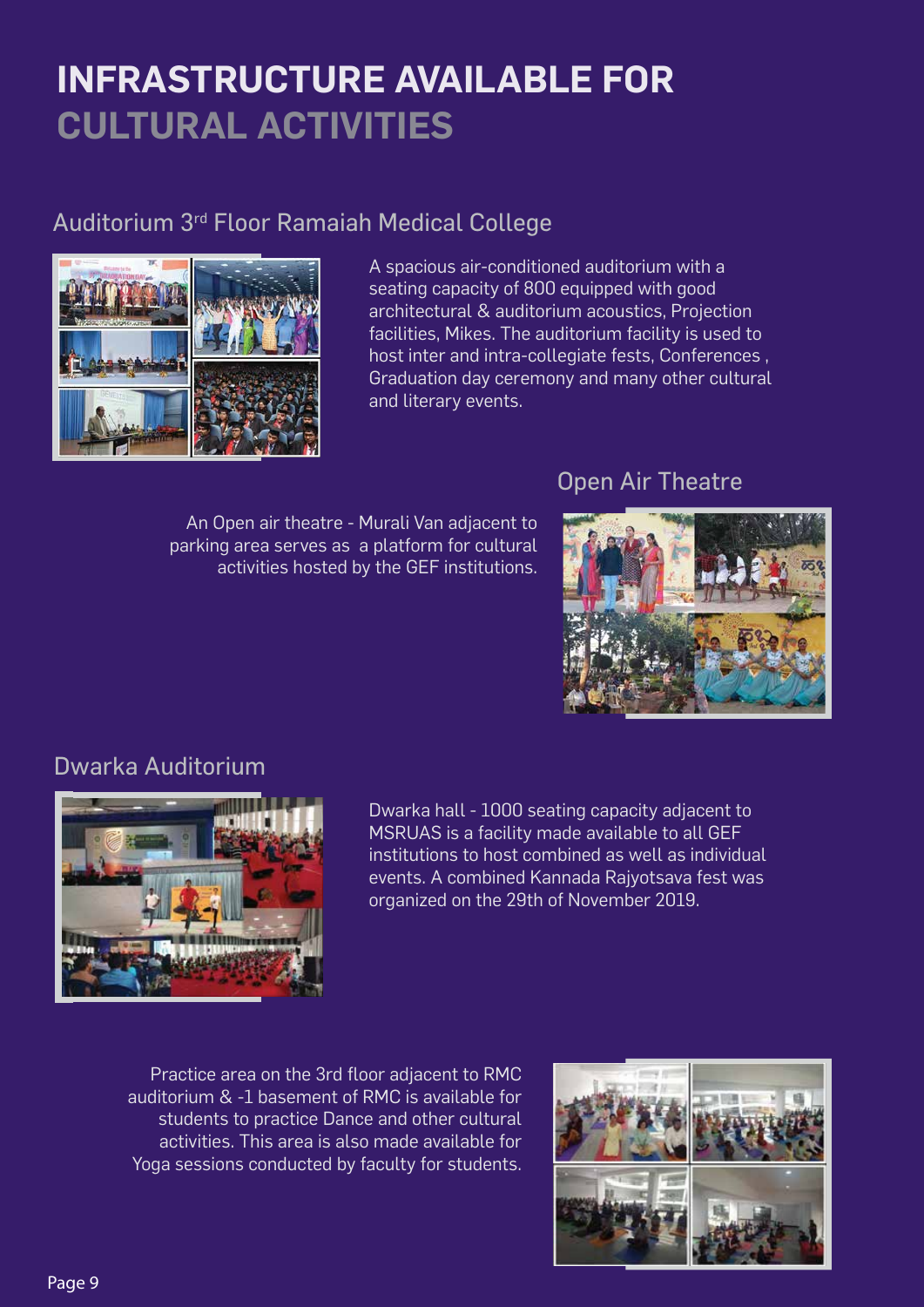### **GENERAL FACILITIES**

Ramaiah Medical College is built amidst a green environment with wide open spaces and access roads equipped with all the amenities that are staff and student-friendly.

### **HOSTELS**

RMC has two hostels for boys (391 rooms & 539 Capacity) and one for girls (538 rooms & 639 Capacity) with single and twin sharing rooms. The hostels are equipped with TV rooms, Wi-Fi connectivity, recreation room, gym, visitors' room, guest rooms, CCTV surveillance cameras, dining room facilities and cafeteria, reading room, security service, and solar heaters. Wardens assigned to various blocks look after the hostels. The Institution has hostel facilities with eleven rooms at Kaiwara for students posted in Rural Health training centre and four rooms at Ramaiah Leena Hospital.

### MEDICAL FACILITIES

Students and staff have access to comprehensive health care and medical facilities. The College ensures prophylactic Hepatitis B vaccination for students.

### TOILETS

The campus has adequate clean toilets in all the buildings and hostels that include access for the specially-abled and grab bars for senior citizens in the hospital.

### **CANTEEN**

There is a Food Street within the campus catering to the needs of staff, students, and patient attendants. The Department of Community Medicine monitors hygienic practices here.

### POST OFFICE

The campus Post Office caters to the needs of students, faculty and staff. The pin code of this post office is 560054.

### BANK

All banking services including ATM facilities are provided by the campus branch of Bank of Baroda & Axis Bank.

### Roads and signages

The campus has well laid-out asphalted and tree-lined roads that are illuminated at night and paved with pedestrian-friendly foot paths.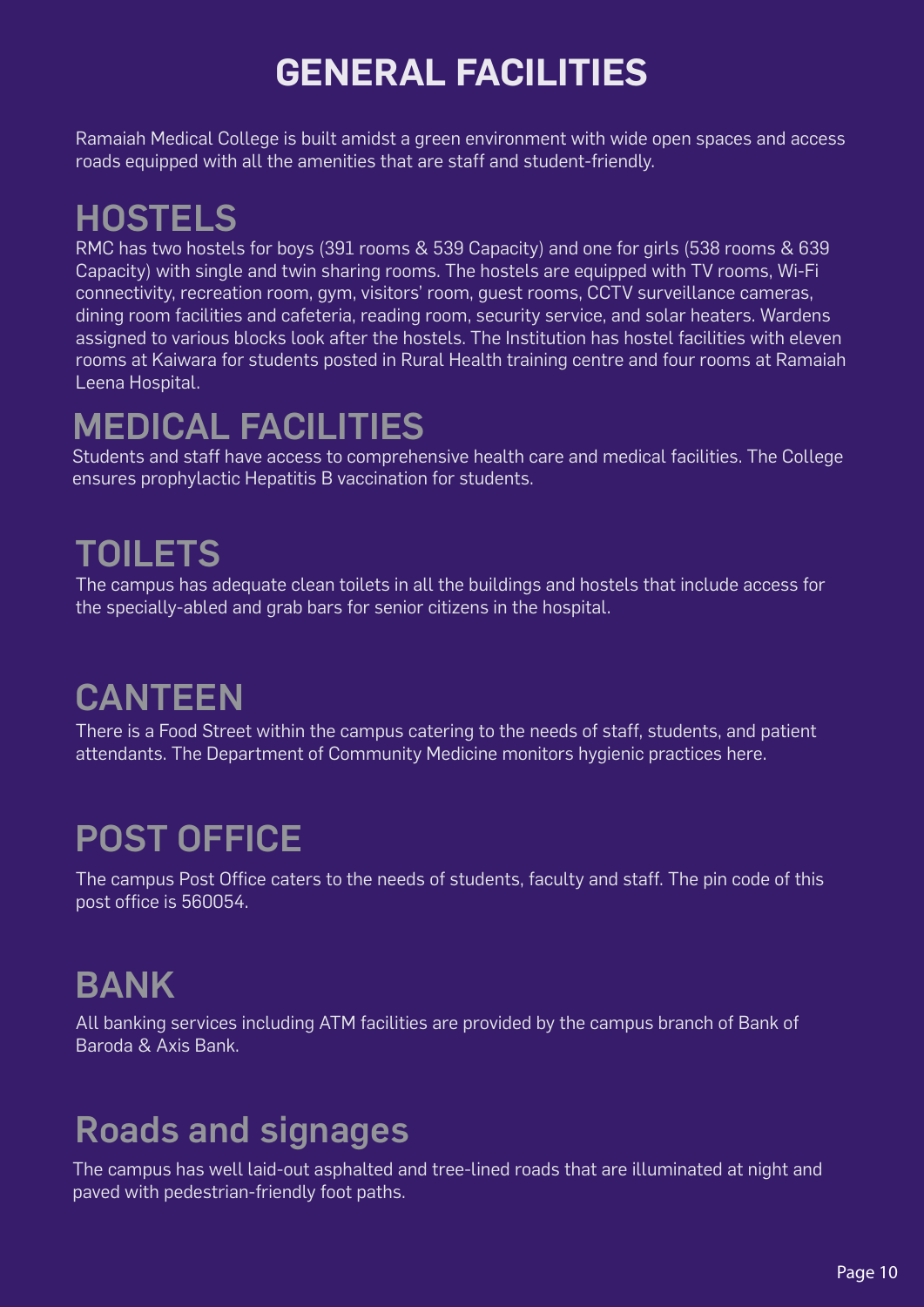### RO PLANT

Four RO plants are installed in the campus.

## ALUMNI ASSOCIATION

There is a well-equipped alumni office used by the office bearers for all alumni activities.

### ALTERNATE SOURCES OF ENERGY:

- GEF has an agreement with M/s. Atria Energy Services Private Limited, for the supply of Solar power installed from their partners namely M/s. Atria Solar Power (Chamarajnagar)
- A 20 KW Solar Power plant is installed in the campus through M/s. TATA Solar Power  $\bullet$ Company.
- $\bullet$ A model hybrid solar and wind power generator is installed which lights up adjacent park lights.

#### Solar water heating systems amounting to 45KLD is installed in the campus.

### Water Purification Plant

There is an effective water purification plant with a capacity of 250 KLD for the RMH and 450 KLD for the RMC, RMCH and Hostels.

#### Waste Management on the campus is carried out completely in accordance with the regulatory requirements. RMC is a training center for waste disposal methods for 5 states. (UNIDO-Vienna Project)

### Rain water harvesting and utilization:

The campus is designed with ground water recharging system of all the eleven borewells which serve the medical college and hospital. There are 3 underground sumps to capture the rainwater with a total capacity of 5 lakh liters.

The Campus is equipped with a Book store, Laundry facility and an optical store for ease of access of students. There are grooming salons made available on campus for both Girls and Boys.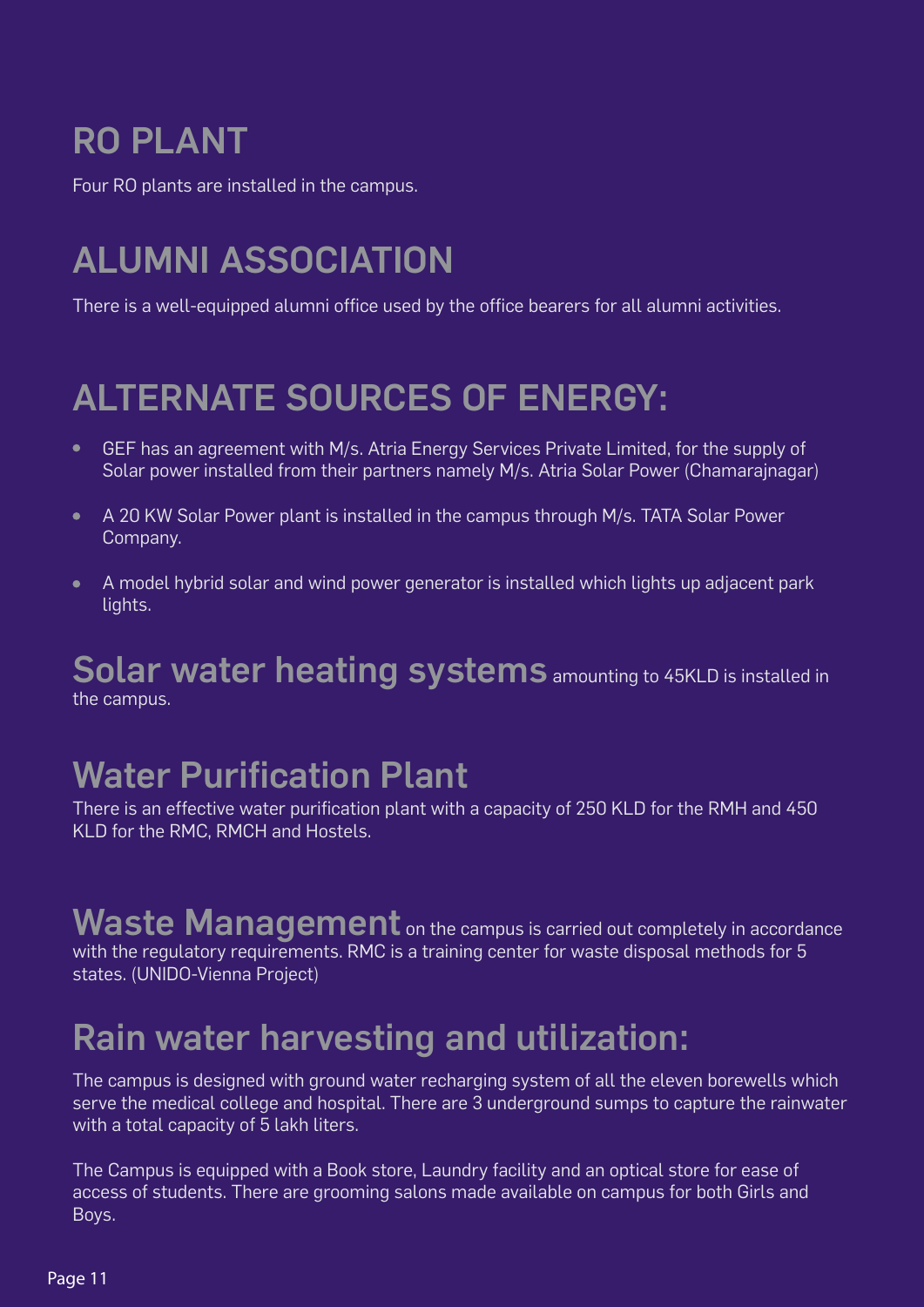### **Ramaiah Medical College Hospital**

Ramaiah Medical College Hospital is a 1365-bedded modern tertiary care hospital housed in two buildings spread over 8966.88 Sq. meters area with state-of-the-art facilities for broad specialty, super-specialty and diagnostic care catering to the population of North Bangalore and adjoining districts. Accredited by NABH with pivotal infrastructure and equipment as stipulated by the MCI the hospitals support innovative teaching programs with ICT-enabled facilities. The Operation theatres are equipped with facilities that enable students view live surgical procedures.

There are 10 ICU's, 21 Operation Theatres and Broad and Super Specialty OPDs. The beds in the hospital have been organized as per MCI and departmental requirements for teaching and learning purpose and good patient care. Each ward has beds, nursing station and other supportive services required along with Clinical demonstration room and seminar hall for teaching and learning. Equipment are procured for the departments based on the scope of services of the hospital and also as per the statuary requirements. All OPDs have Seminar hall and Clinical demonstration rooms and individual departments also have seminar hall for teaching and learning activities.

#### The following are some of the facilities available at the hospital

NABH and NABL Accreditation

Blood Bank with facility for Blood components and whole blood.

Atomic Energy Regulatory Board approved radiation equipment and protocols.

State-of-the-art Radiation Therapy facility with PET based planning facility conforming to international standards.

- Movement disorder clinic with deep brain stimulation.
- Da Vinci Surgical Robot to aid in precision minimally invasive surgery.
- Facilities for Plastic and microsurgery for complex deformities and trauma
- Renal, Heart, Liver, Corneal and bone marrow transplantation done on a regular basis.
- Nodal centre for Disaster management, ACLS and ATLS training centre
- Facilities for advanced endo-vascular procedures and a state-of-the-art foot clinic.
- Centre for joint replacement surgery and spinal surgery.
- Centre for Rehabilitation- Gait Analysis Unit, Iso-kinetic Testing and Hydrotherapy.
- Transgender Clinic
- Artificial Limb Centre
- Collaborative Child Abuse Responsive Unit
- LASER and Aesthetic centre



Geriatric Clinic **Page 12**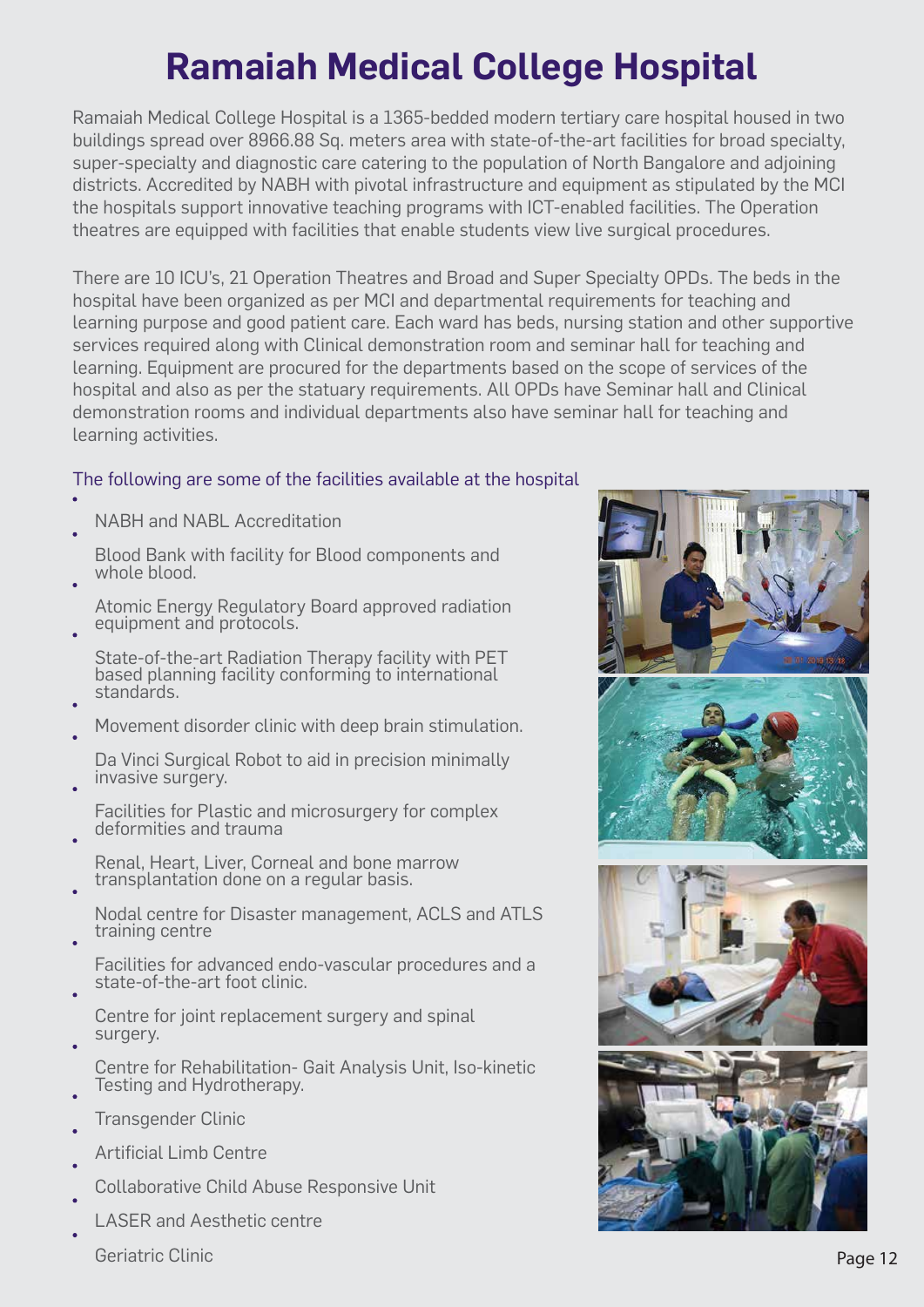### **NABL accredited Laboratories**

provide Comprehensive Laboratory services. The Laboratory is headed by the Chief of Laboratory who is Professor at the Ramaiah Medical College. The Chief of Laboratory defines; implements and monitors standards of performance and quality of the Laboratory and also implements the Quality Management System as per NABL standards (ISO 15189) Goals are set for the development of the laboratory and budgetary and resource allocation is made based on priority for the various sections in the Laboratory. Reviews of financial performance of the service are done from time to time, to provide safe laboratory environment in compliance with good laboratory practices and applicable regulations.

### **Telemedicine services**are available

with the Department of Radiology. Geriatric Clinic connects using these services with patients in Kaiwara. The Memorial Hospital is also equipped with online consultation services in various specialties powered by Carenation and Mymedic apps.

The Hospital has a robust electronic system installed that enables Patient Registration, Health records, IPAC for radiology investigations, Laboratory Investigations. Out- Patient services are available on the Electronic Health Records.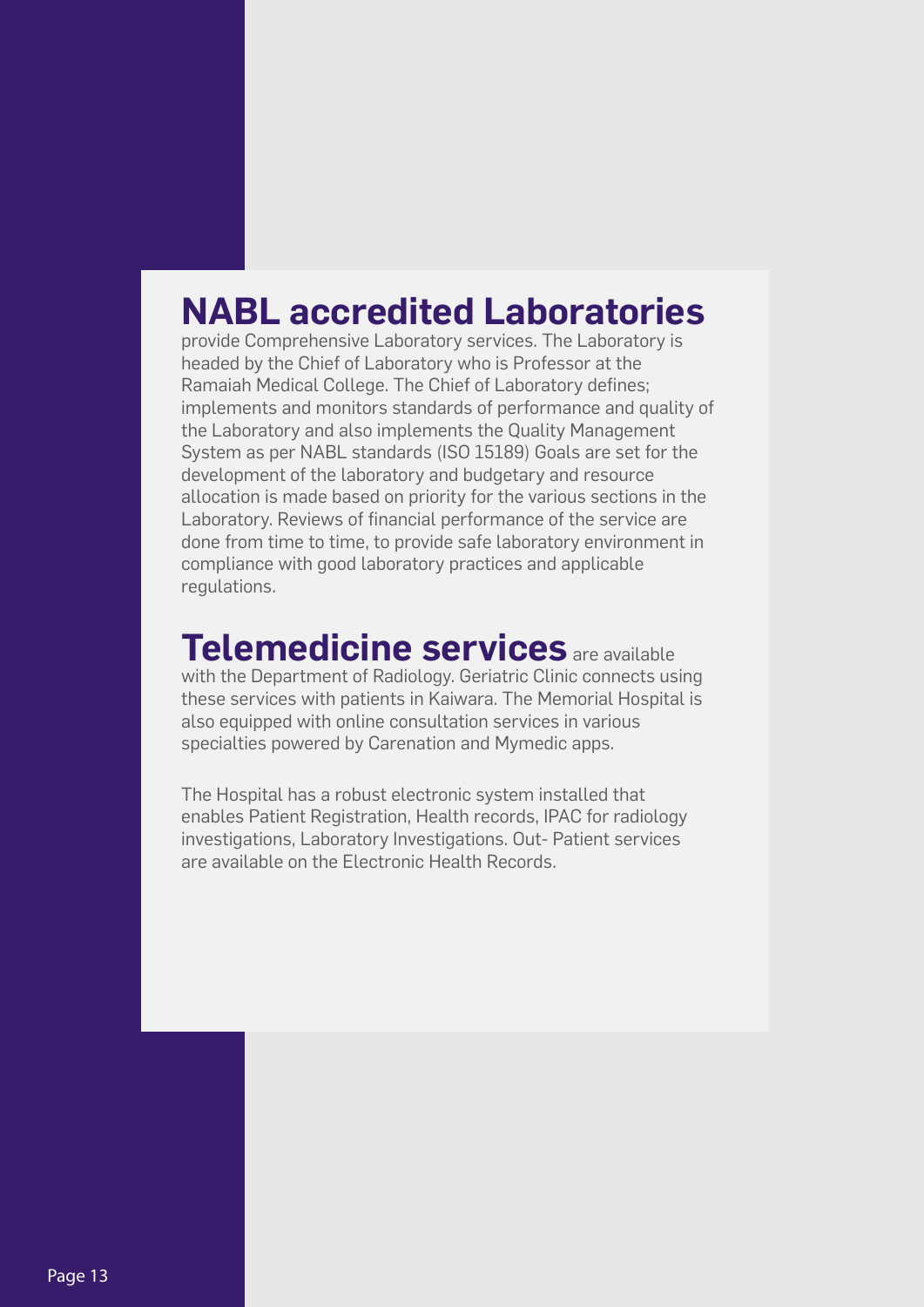The College website is linked with Library details. It provides information on services available in the library. The Online Public Access Catalog (OPAC) facility enables the users to search online, locate books and other materials available in the library.

URL for the library OPAC http://49.206.31.201:8086/msrmc/

Login user ID-GUEST & PW-guest

| <b>Total Collection</b>           | Books - 021838<br>Book Bank - 0733 |
|-----------------------------------|------------------------------------|
| <b>Total Available Collection</b> | 019898                             |
| <b>Total titles</b>               | 017086                             |
| <b>Total volumes</b>              | 019192                             |
| <b>Total text-books</b>           | 014469                             |
| <b>Total references</b>           | 004723                             |
| Total journals (P & E)            | Print-155, E-Journals -675         |
| Rare book                         | 65                                 |
| Manuscripts (T&D)                 | N <sub>O</sub>                     |
| Special reports                   | 20 (FROM 2014-2018)                |
| <b>Thesis</b>                     | 04                                 |
| <b>Dissertations</b>              | 1495 Hard copy + 66 CD's = 1561    |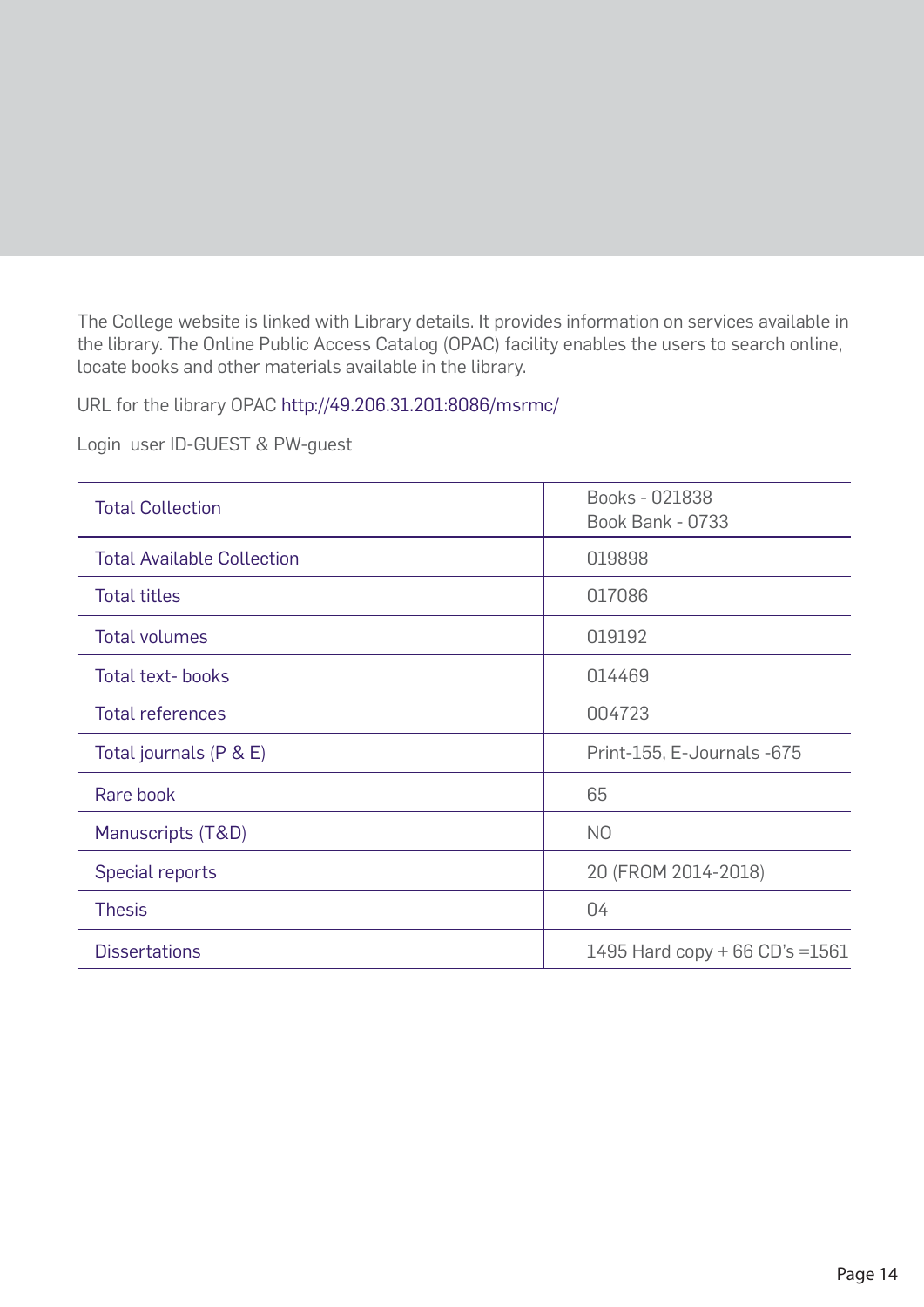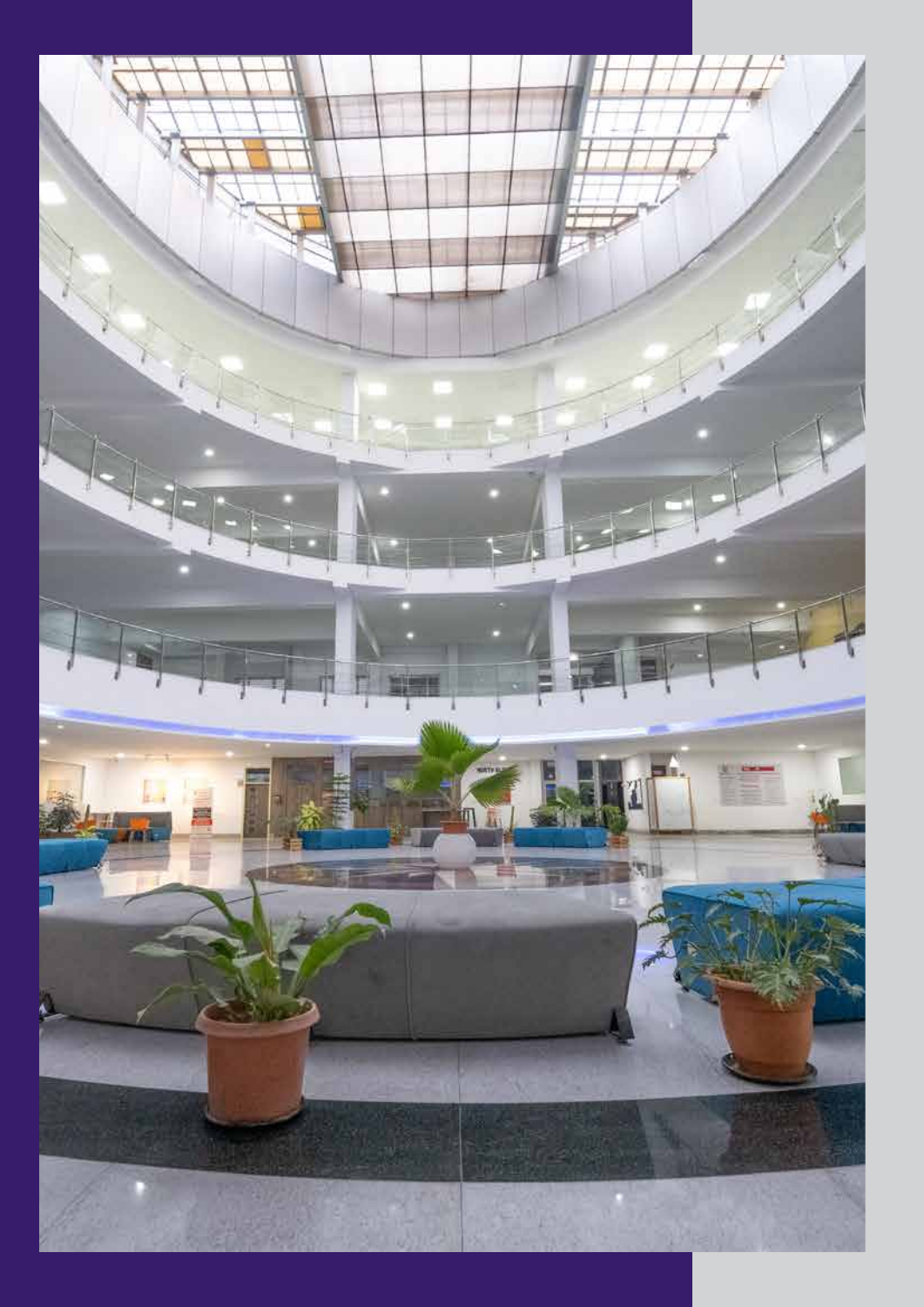